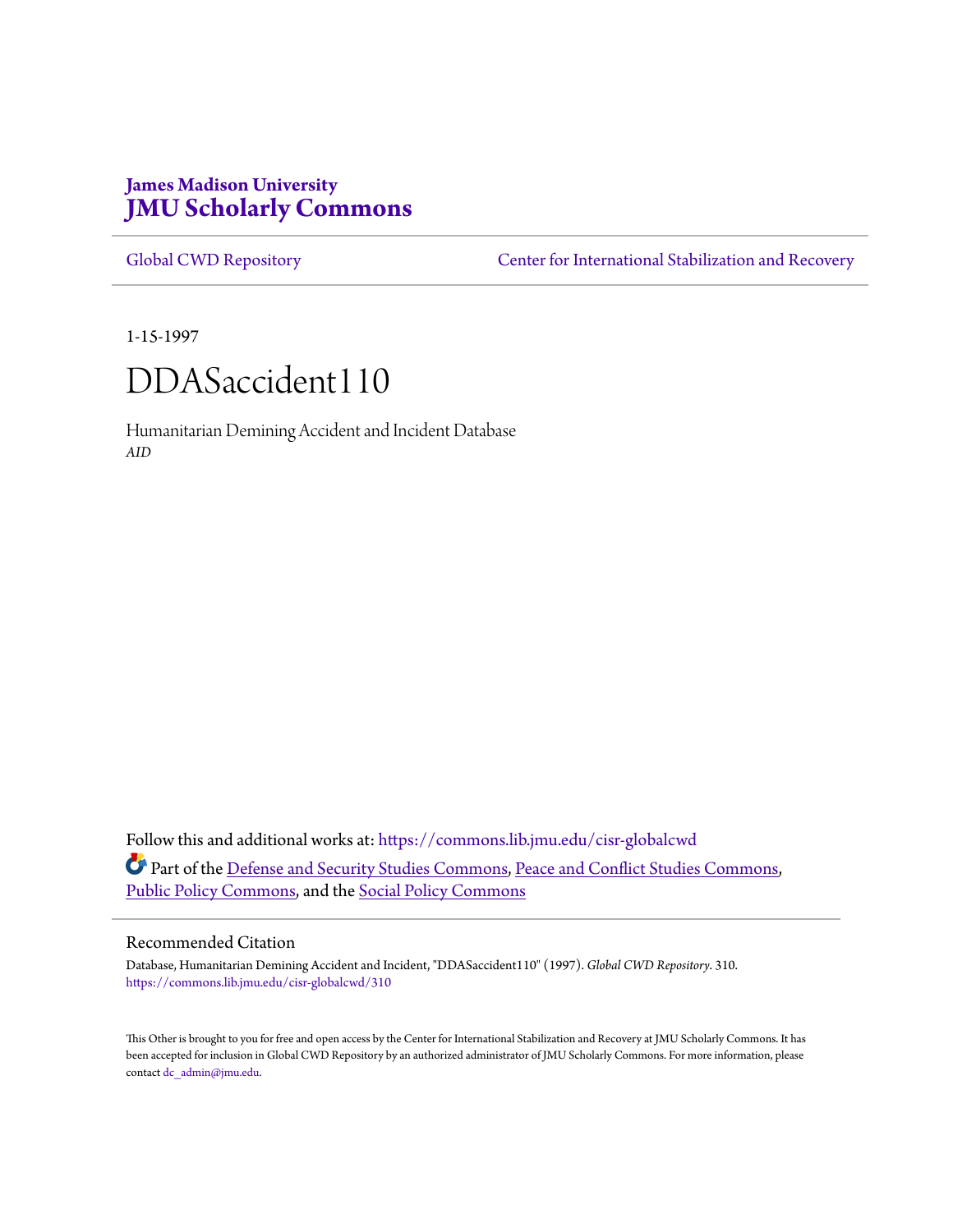# **DDAS Accident Report**

#### **Accident details**

**Report date:** 15/05/2006 **Accident number:** 110 **Accident time:** not recorded **Accident Date:** 15/01/1997 **Where it occurred:** Haji Bashir Village, Dand District, Kandahar Province **Primary cause:** Field control inadequacy (?) **ID original source:** none **Name of source:** MAPA/UNOCHA **Organisation:** Name removed **Mine/device: PMN AP blast <b>Ground condition:** hard

**Country:** Afghanistan

**Secondary cause:** Field control inadequacy (?)

**Class:** Excavation accident **Date of main report:** [No date recorded]

metal fragments

rocks/stones

**Date record created:** 12/02/2004 **Date last modified:** 12/02/2004 **No of victims:** 1 **No of documents:** 1

#### **Map details**

| Longitude:              | Latitude:                    |
|-------------------------|------------------------------|
| Alt. coord. system:     | <b>Coordinates fixed by:</b> |
| Map east:               | Map north:                   |
| Map scale: not recorded | Map series:                  |
| Map edition:            | Map sheet:                   |
| Map name:               |                              |

# **Accident Notes**

inadequate investigation (?) inconsistent statements (?) long handtool may have reduced injury (?) partner's failure to "control" (?) squatting/kneeling to excavate (?) use of pick (?) visor not worn or worn raised (?)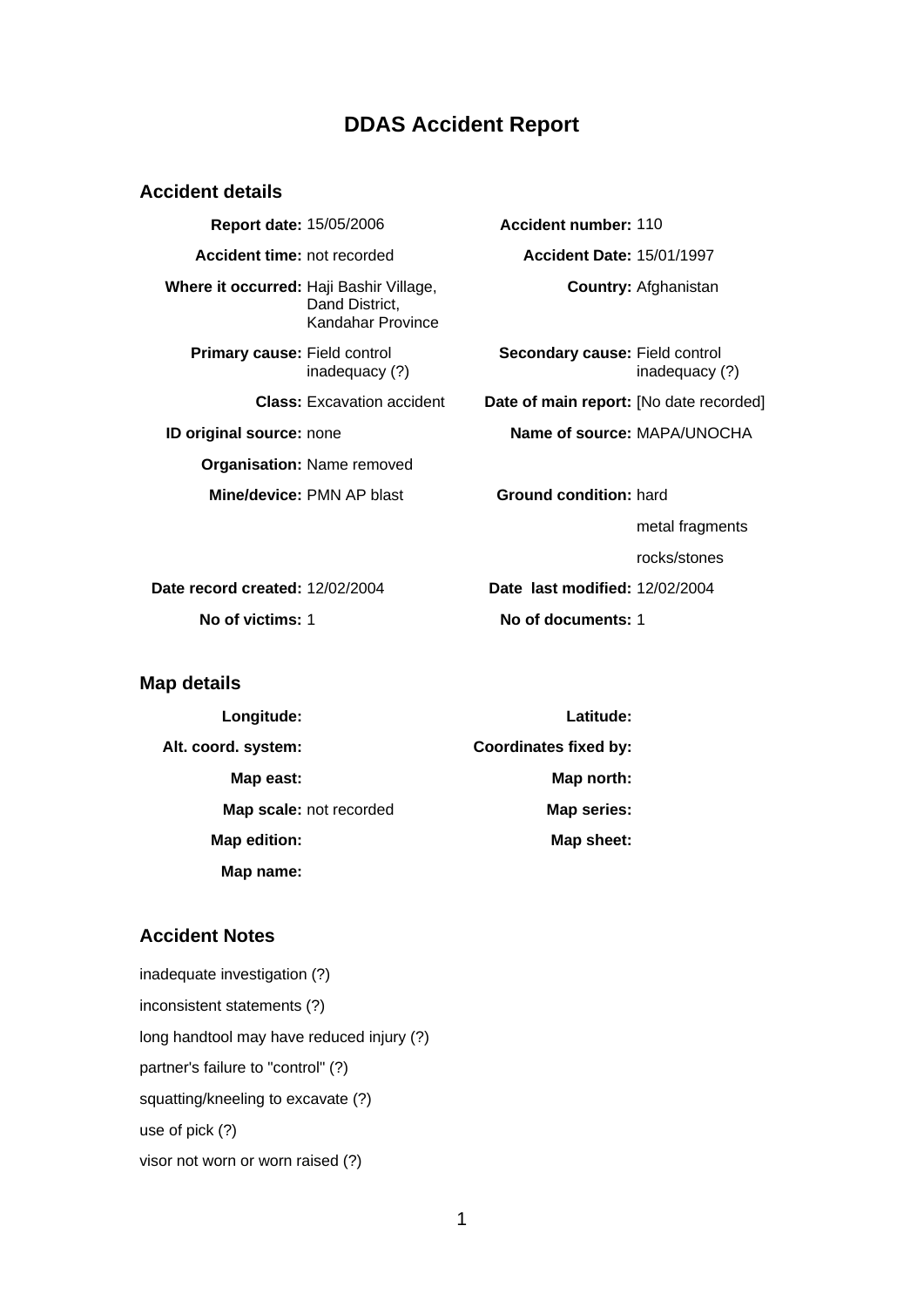### **Accident report**

At the time of the accident the UN MAC in Afghanistan favoured the use of two-man teams (usually operating a one-man drill). The two would take it in turns for one to work on vegetation cutting, detecting and excavation, while the other both rested and supposedly "controlled" his partner.

An investigation on behalf of the UN MAC was carried out and its report made briefly available. The following summarises its content.

The victim had been a deminer for eleven months. It was three months since his last revision course and 32 days since his last leave. The ground in the area was described as mediumhard agricultural land. A photograph showed bare ground – hard and with sheer strata - on an old watercourse.

The investigators determined that the victim had found bullets before and so impatiently used his pick vertically to investigate directly onto a detector reading. He was squatting when it occurred and had his visor raised. The deminer's pick was destroyed and his visor slightly damaged. They claim to have identified the mine as a PMN from "found fragments".

**The victim** said that his pick fell accidentally onto the detector reading as he was preparing to place the marking stones. He said the fault was his because he should not have had the pick in his hand while using the detector. He also said that "the command group" had told his group not to bother with marking stones. He added that his partner was not "controlling" him properly.

**The Team Leader** said the deminer was working carelessly and had his visor raised.

**The Section Leader** said that the deminer thought he was investigating a fragment so used his pick carelessly: it was his own fault because he did not follow the marking system properly.

**The victim's partner** said he did not follow the marking procedure properly and struck directly down onto the mine.

#### **Conclusion**

The investigators concluded that the victim was negligent about marking and did not lie prone to investigate the detector reading. He got face and eye injuries because his visor was raised. The Section Leader and Team Leader showed poor "command and control".

#### **Recommendations**

The investigators recommended that the Section Leader and Team Commander should be disciplined for poor command and control; that all deminers must be told to use the three stone marking system and keep their visor down when investigating a reading; and that when the ground is suitable for prodding prone, deminers must work prone.

#### **Victim Report**

**Protection issued:** Helmet

Thin, short visor

**Victim number:** 143 **Name: Name removed Age: Gender:** Male **Status:** deminer **Fit for work:** not known **Compensation:** 295,714 Rs **Time to hospital:** not recorded **Protection used:** Helmet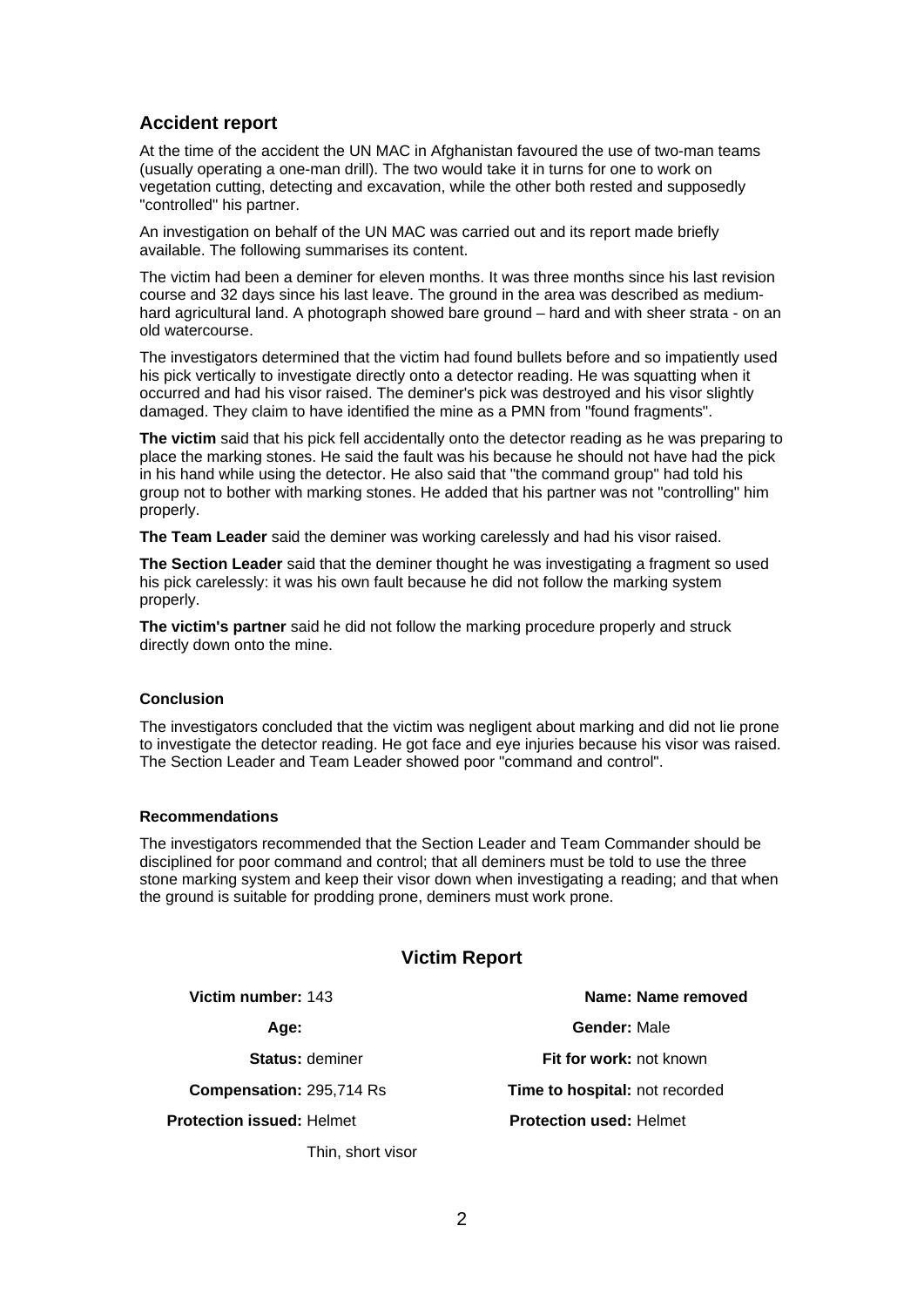# **Summary of injuries:** INJURIES minor Face minor Hand minor Head

minor Legs

severe Eyes

AMPUTATION/LOSS

Eye

COMMENT

See medical report.

# **Medical report**

The victim's injuries were summarised as injuries to his face, eyes, legs and left hand; both eyes damaged, face, right jaw wound, both ears lacerated, left and right leg superficial wounds; lower and upper lips and nose wounds; superficial injuries to left hand.

A photograph showed severe abrasion and sooting of left side of face from forehead to beard, and blood on his thighs.

A medic's sketch (reproduced below) showed fragments to legs.



A compensation claim was submitted on  $29<sup>th</sup>$  May 1997 describing the injuries as total loss of his left eye, right eye foreign body, left ear laceration (repaired), and superficial injuries to his left hand and lip. His right eye was still being treated on 22<sup>nd</sup> May 1997 and showed "VR 6/6".

Compensation of 250,000 Rs was paid on  $27<sup>th</sup>$  June 1997.

The UN MAC asked the insurers to reassess the claim, saying that the victim had lost one eye and spent four months in hospital for treatment to his other eye and the other injuries which had not been compensated.

An additional payment of 45,714 Rs was made on 21<sup>st</sup> August 1997.